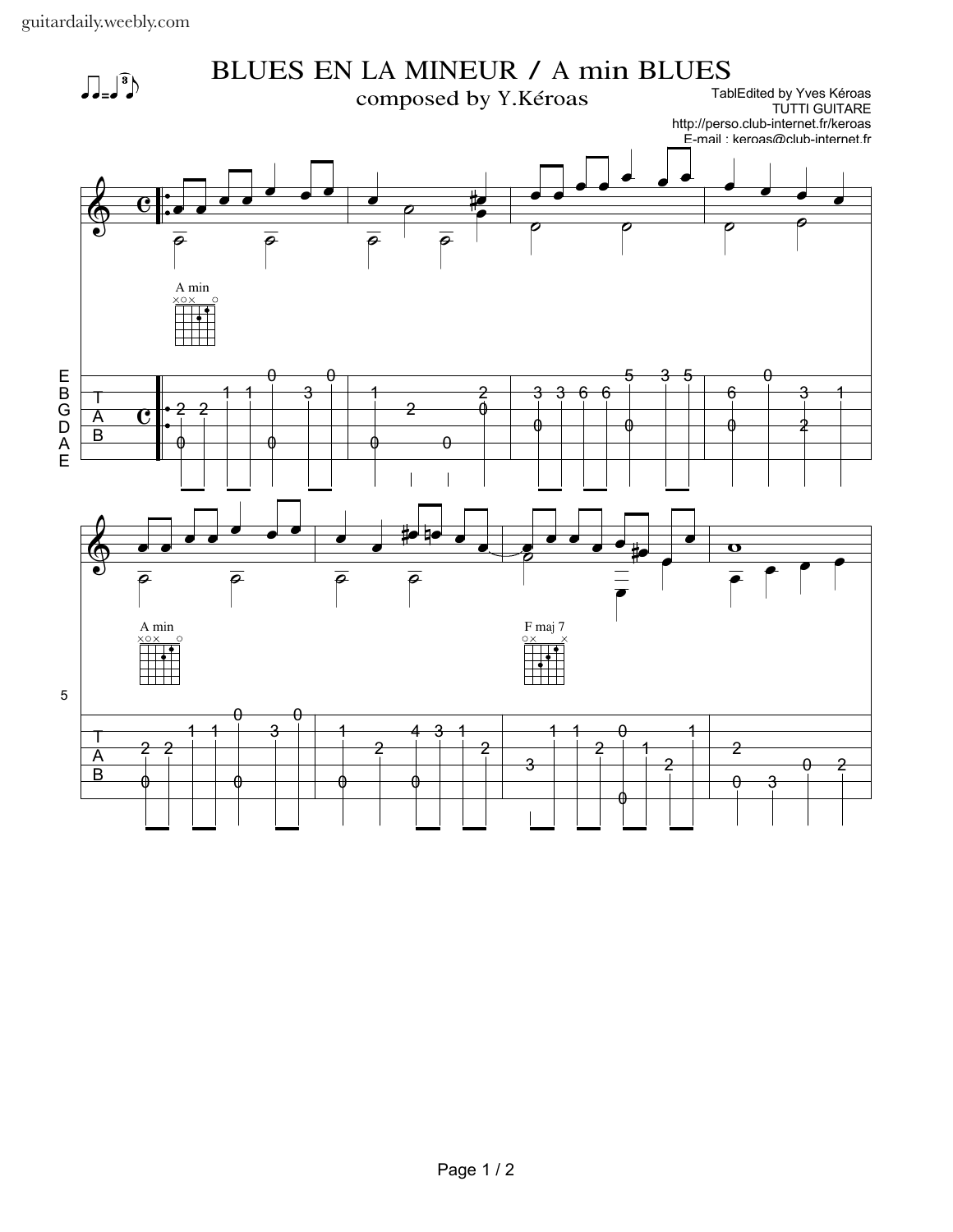

Page 2 / 2